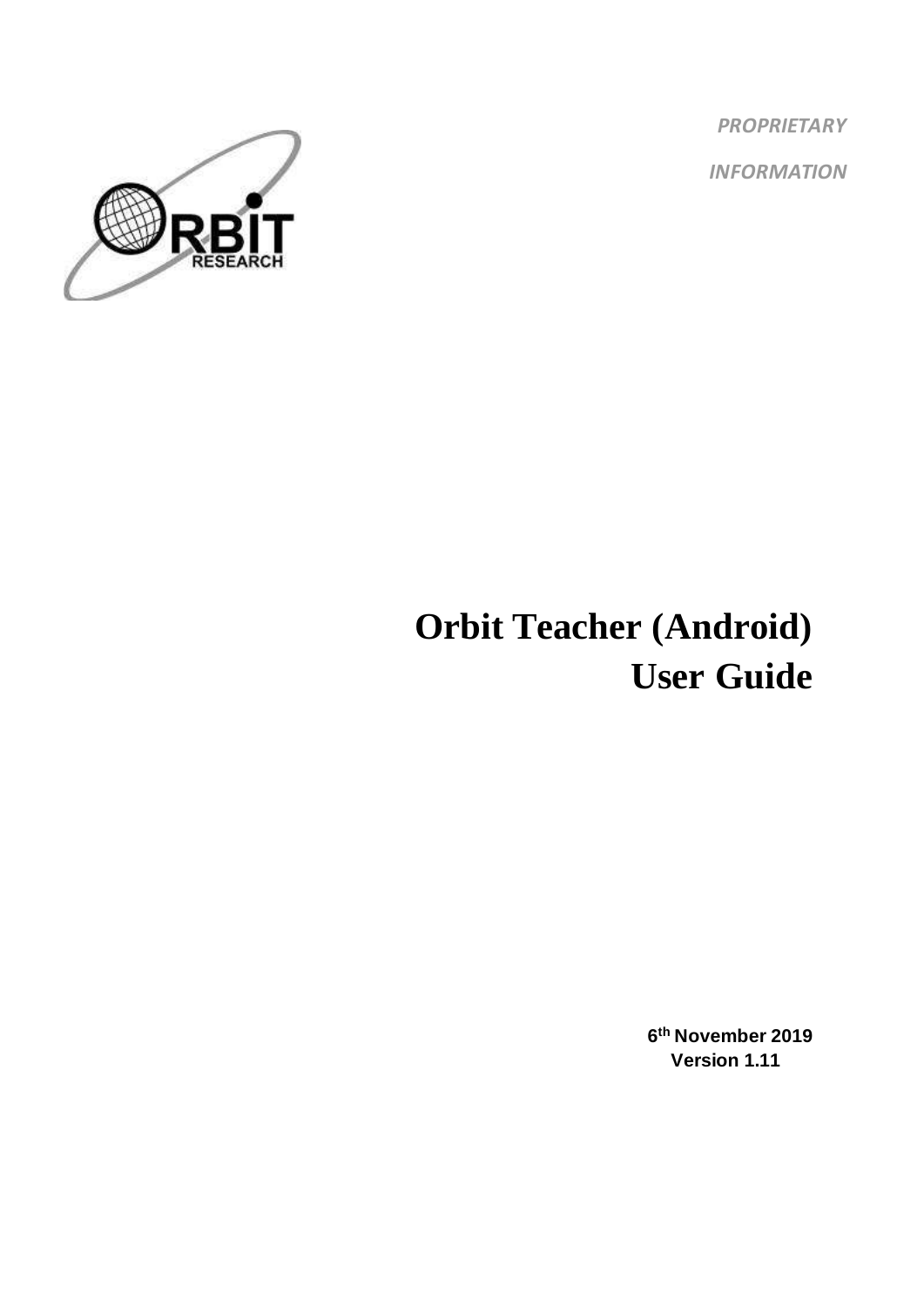#### **Contents**

| 1            |       |                                                                             |  |  |  |  |  |
|--------------|-------|-----------------------------------------------------------------------------|--|--|--|--|--|
| 2            |       |                                                                             |  |  |  |  |  |
|              | 2.1   |                                                                             |  |  |  |  |  |
|              | 2.2   |                                                                             |  |  |  |  |  |
| $\mathbf{3}$ |       |                                                                             |  |  |  |  |  |
|              | 3.1   |                                                                             |  |  |  |  |  |
|              | 3.2   | Download the Orbit Teacher application from the Playstore at                |  |  |  |  |  |
|              |       | https://play.google.com/store/apps/details?id=com.orbitteacherPermissions 5 |  |  |  |  |  |
| 4            |       |                                                                             |  |  |  |  |  |
|              | 4.1   |                                                                             |  |  |  |  |  |
|              | 4.1.1 |                                                                             |  |  |  |  |  |
|              | 4.1.2 |                                                                             |  |  |  |  |  |
|              | 4.1.3 |                                                                             |  |  |  |  |  |
|              | 4.2   |                                                                             |  |  |  |  |  |
|              | 4.3   |                                                                             |  |  |  |  |  |
|              | 4.4   |                                                                             |  |  |  |  |  |
|              | 4.5   |                                                                             |  |  |  |  |  |
|              | 4.6   |                                                                             |  |  |  |  |  |
|              | 4.7   |                                                                             |  |  |  |  |  |
|              | 4.7.1 | Transfer a file from the Orbit Teacher to the Orbit Reader 20 11            |  |  |  |  |  |
|              | 4.7.2 |                                                                             |  |  |  |  |  |
|              | 4.8   |                                                                             |  |  |  |  |  |
|              | 4.8.1 |                                                                             |  |  |  |  |  |
|              | 4.8.2 |                                                                             |  |  |  |  |  |
| 5            |       |                                                                             |  |  |  |  |  |
|              | 5.1   |                                                                             |  |  |  |  |  |
|              | 5.2   |                                                                             |  |  |  |  |  |
|              | 5.3   |                                                                             |  |  |  |  |  |
|              | 5.4   |                                                                             |  |  |  |  |  |
| 6            |       |                                                                             |  |  |  |  |  |
| 7            |       |                                                                             |  |  |  |  |  |
| 8            |       |                                                                             |  |  |  |  |  |
|              | 8.1   |                                                                             |  |  |  |  |  |
|              | 8.2   |                                                                             |  |  |  |  |  |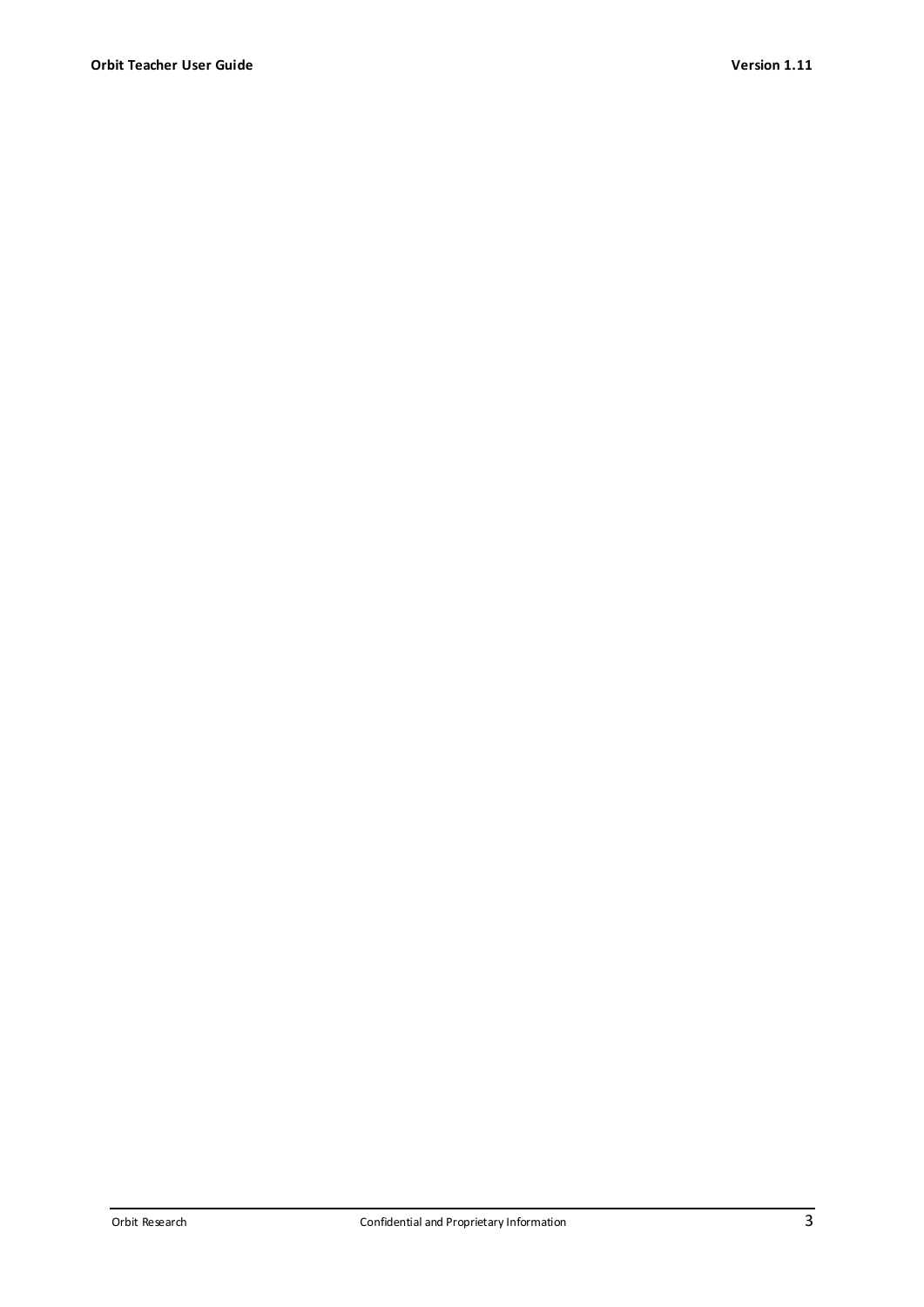# <span id="page-3-0"></span>**1 Introduction**

The Orbit Teacher™ platform enables teachers in mainstream classrooms to seamlessly interact with blind students through an app on a smartphone, computer or tablet. The app connects over Bluetooth to the student's Orbit Reader 20 braille display and provides a real-time text translation of the braille being read or written by the student on the device.

The Orbit Teacher app also has an offline mode which allows you to read files from the local storage of your phone, tablet or computer. It simulates the Orbit Reader's reading experience. This manual is for the Android version of the app and covers the basic features. The advanced version of the app, which offers additional features, is covered by a separate user guide.

This manual will first guide you through the installation of the Orbit Teacher application on your Android phone/tablet, and then guide you through the basic usage of online and offline modes.

Notes:

- 1. This document also includes pictures of the Android application user interface. These are for illustrative purposes only. The actual user interface may vary.
- 2. This application works on Android version 4.4 or higher.

## <span id="page-3-1"></span>**2 How the Orbit Teacher is used**

## <span id="page-3-2"></span>*2.1 Online Mode*

Connect your Orbit Reader 20 (OR-20) and Orbit Teacher over Bluetooth. Once it is connected, the OR-20 braille display is mirrored on the Orbit Teacher application. Anything that you see on your Orbit Reader's display in braille, is shown on your Orbit Teacher as well, in both text and braille.

For example, if you open the Menu from your OR-20, the Orbit Teacher also shows the content of Menu in both Braille and Text. Similarly, if you read through any file on your OR 20, the Orbit Teacher shows the content of the file in both braille and text. Find more details about the online mode in the later sections of this document.

## <span id="page-3-3"></span>*2.2 Offline Mode*

In this mode, you do not need to connect your Orbit Reader 20 with the Orbit Teacher. Offline mode allows you to browse files from the local storage of your Android device and read the file with navigation options similar to the OR-20. It is intended for reading files created by the student on their OR-20 and provided to the teacher, e.g. a file containing answers to homework problems.

You can navigate by 20 characters (pan), character, word, line/paragraph, percentage and page in the offline mode.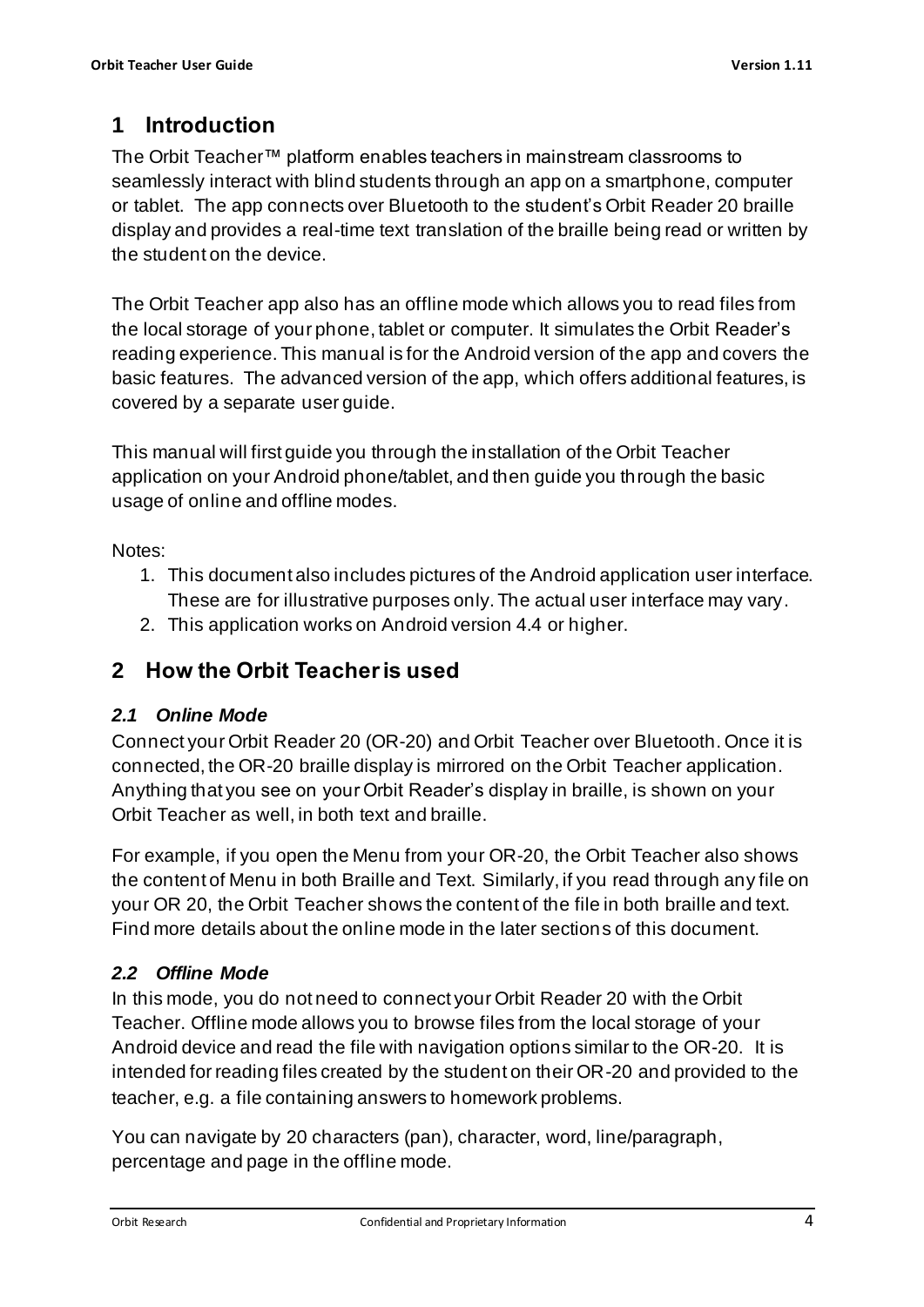## <span id="page-4-0"></span>**3 Installing the Orbit Teacher application**

#### <span id="page-4-1"></span>*3.1 Download the application*

<span id="page-4-2"></span>*3.2 Download the Orbit Teacher application from the Playstore at <https://play.google.com/store/apps/details?id=com.orbitteacher>*

#### *3.3 Permissions*

While installing the Orbit Teacher, the Android system will ask you to grant several permissions to the application. Orbit Teacher needs the following permissions to run:

- 1. **Access Bluetooth Settings:** This permission is required so that if the Bluetooth is turned off at the time of using the Orbit Teacher, it can request the user to turn on the Bluetooth.
- 2. **Approximate Location:** This Permission is required because Android relies on the location services to retrieve the identity of the nearby Bluetooth devices.
- 3. **Storage:** The application needs permission to let to read a text/BRF file from the storage. The application will not modify or delete any storage contents.

*Note: On denying any of the above permissions, the application will not work properly.*

# <span id="page-4-3"></span>**4 Online Mode**

When you run the Orbit Teacher, it starts with "Online mode". The start-up screen looks like the screenshot shown i[n Figure 1.](#page-4-4)

| 3:07 PM                                  | もみず やひの                      |                             |                                            |                         |                           |              |
|------------------------------------------|------------------------------|-----------------------------|--------------------------------------------|-------------------------|---------------------------|--------------|
| <b>Orbit Teacher</b>                     |                              |                             |                                            |                         |                           | I            |
| <b>Connnection Status: Not Connected</b> |                              |                             |                                            |                         |                           |              |
| <b>Serial Number:</b>                    |                              | - NA                        |                                            | z.                      | $\mathcal{L}$             | ×.           |
| ٠<br>٠<br>- 13<br>r                      | ٠<br>- 23                    | ь.<br>-<br>$-12$            | ×,<br>٠<br><b>STATE</b>                    | ٠<br>11<br>0<br>$\sim$  | ۰<br>Е<br>- 0             | ٠<br>y a     |
| o<br>$\mathbb{R}^n$<br>$-5$<br>Þ         | $\mathcal{L}$<br>$-13$       | u.<br>$\sim$<br>- 0         | u<br>$-0.001$<br>٠<br>-                    | m<br>×<br>$\circ$<br>-  | ٠<br>$\Box$<br>- 5        | ×.<br>$\sim$ |
| ٠<br>٠<br>٦<br>$-23$                     | w<br>٠<br>$-70$              | ×<br>$-20$                  | u<br>0<br>n in                             | ۰.<br>٠<br>0            | r<br>u<br>÷               | ×,<br>Yu k   |
| u<br>w<br>a<br>o<br>,                    | u.<br>×                      | u<br>×<br>$-0$              | ٠<br>367<br>÷                              | u<br>- 3<br>÷           | v.<br>A. A.M.<br>- 6      | u.<br>ست     |
| ÷<br>u<br>٦                              | o<br>×                       | ٠                           | u.<br>٠<br>-3                              | v.<br>33                | s.<br>11                  | x<br>s.      |
| - 0<br>r<br>$\alpha$<br>a                | - 0<br>÷<br>m                | - 10<br>٠<br>- 1            | ÷<br><b>COL</b>                            | - 5<br>v<br>$\sim$      | $-0$<br>÷<br>$+2$         | w<br>×       |
| - 0<br>ъ<br>×.<br>110<br>в               | $-0$<br>٠.<br>1. 12          | $\sim$ $\Omega$<br>٠        | $-0$<br>и                                  | --<br>÷<br>$\mathbf{1}$ | $-10$<br>N.Yas            | v            |
| $-0$<br>s<br>÷<br>u<br>a                 | $-0$<br>n a                  | $-0$<br>m.<br>l voli        | $\frac{1}{2}$<br>٠<br>President            | $-5$<br>٠<br>7 et       | - 5<br>s. .               | ٠<br>۰.      |
| s<br>- 33<br>UШ<br>u                     | ю<br><b>COLOR</b><br>v.<br>÷ | $-22$<br>۰.<br>٠            | - 0<br>ь.<br>t e                           | $\circ$                 | - 5<br>. .<br>$\lambda$ 2 | $-0.001$     |
| r<br>$-11$<br>m<br>m                     | n<br><b>START</b><br>٠       | o<br>٠                      | $-0$<br>$\mathcal{L}(\mathcal{C})$<br>n ee | -- 10<br>m.<br>, ,,     | - 0<br>٠<br>27 KB         | $\sim$<br>×  |
| - 0<br>w                                 | $-10$<br>-                   | o<br><b>STAR</b><br>u.<br>- | -0<br>U.M                                  | -0<br>۰.<br>, 19        | - 0<br>٠<br>-11           | na.<br>٠     |
| ×.<br>٠                                  | 23<br>m                      | 13<br>٠                     | ь<br>٠                                     | - 0<br>w<br>×           | $\circ$<br>-<br>٠<br>٠    | o ka<br>u.   |
| - 0<br>$\mathcal{L}$                     | - 0<br>ाजा                   | <b>STA</b>                  | c<br>$\sim$                                | -- 0<br>v               | ۰<br>42                   | 100<br>÷     |
| ۰<br>٦                                   | Circlimat:                   | t3                          | 15                                         | Office                  | ٠<br>۰.                   |              |
|                                          | ▦                            |                             |                                            |                         |                           |              |

<span id="page-4-4"></span>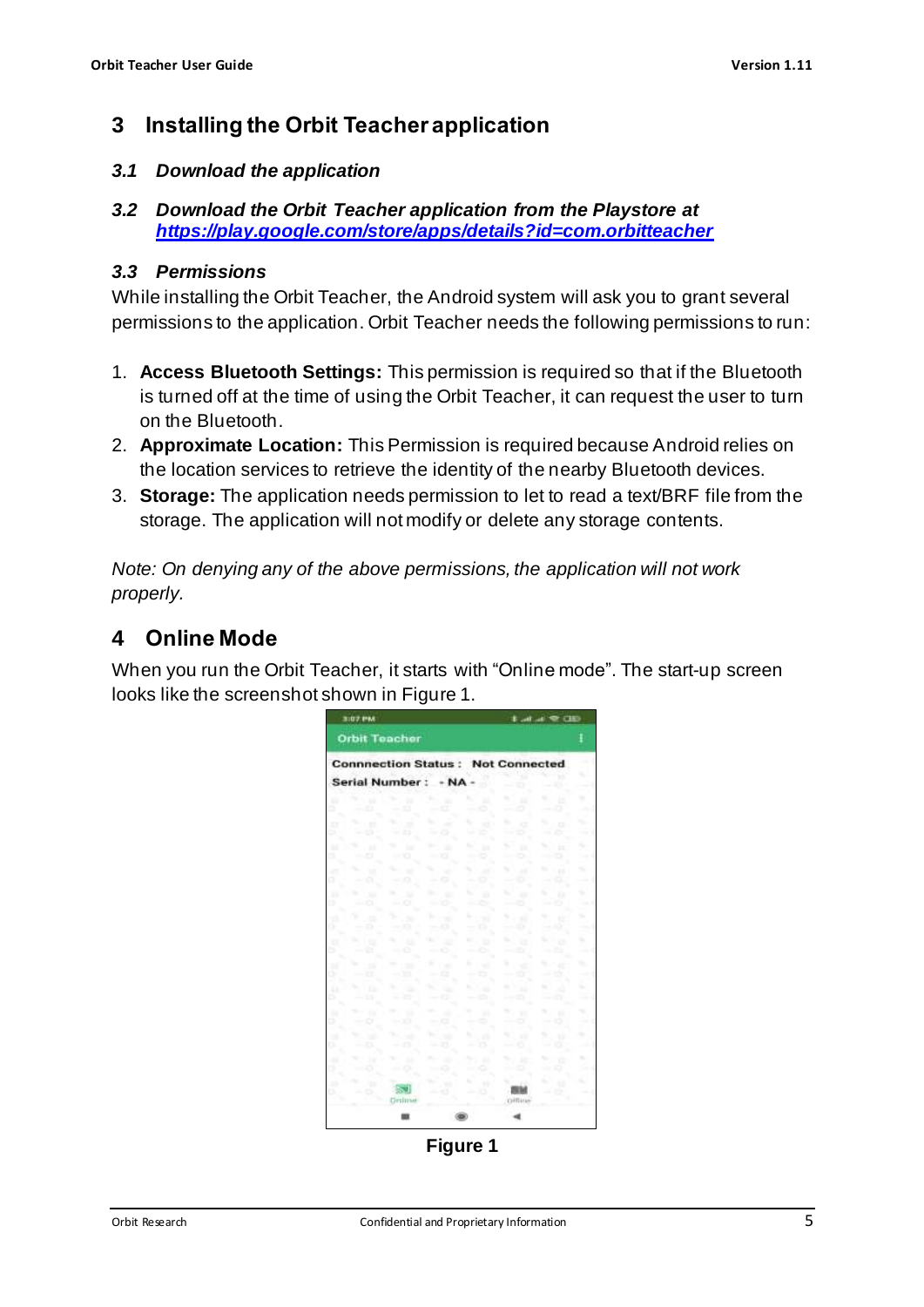On the top right corner of the title bar, there is an "Option" menu which has the following sub-options.

- 1. **Connect** To Initiate the connection with the Orbit Reader 20
- 2. **Disconnect** To Disconnect with the currently connected Orbit Reader 20
- 3. **Send a file** To browse for and send a file to the connected Orbit Reader 20
- 4. **Font Setting** To adjust the fonts of the display
- 5. **Version** To check the app's version number
- 6. **Select Translation Table** To select the braille to text translation table for the respective language
- 7. **Activate License –** To activate the license for a particular Orbit Reader 20 unit serial number
- 8. **Check License info** To check information about activated licenses on this app installation



On top of the page, the connection status, such as "Connecting", "Not Connected" or "Failed" is displayed.

Below the connection status, there is a field showing the serial number of the connected Orbit Reader 20. When no device is connected, this field shows "-NA-".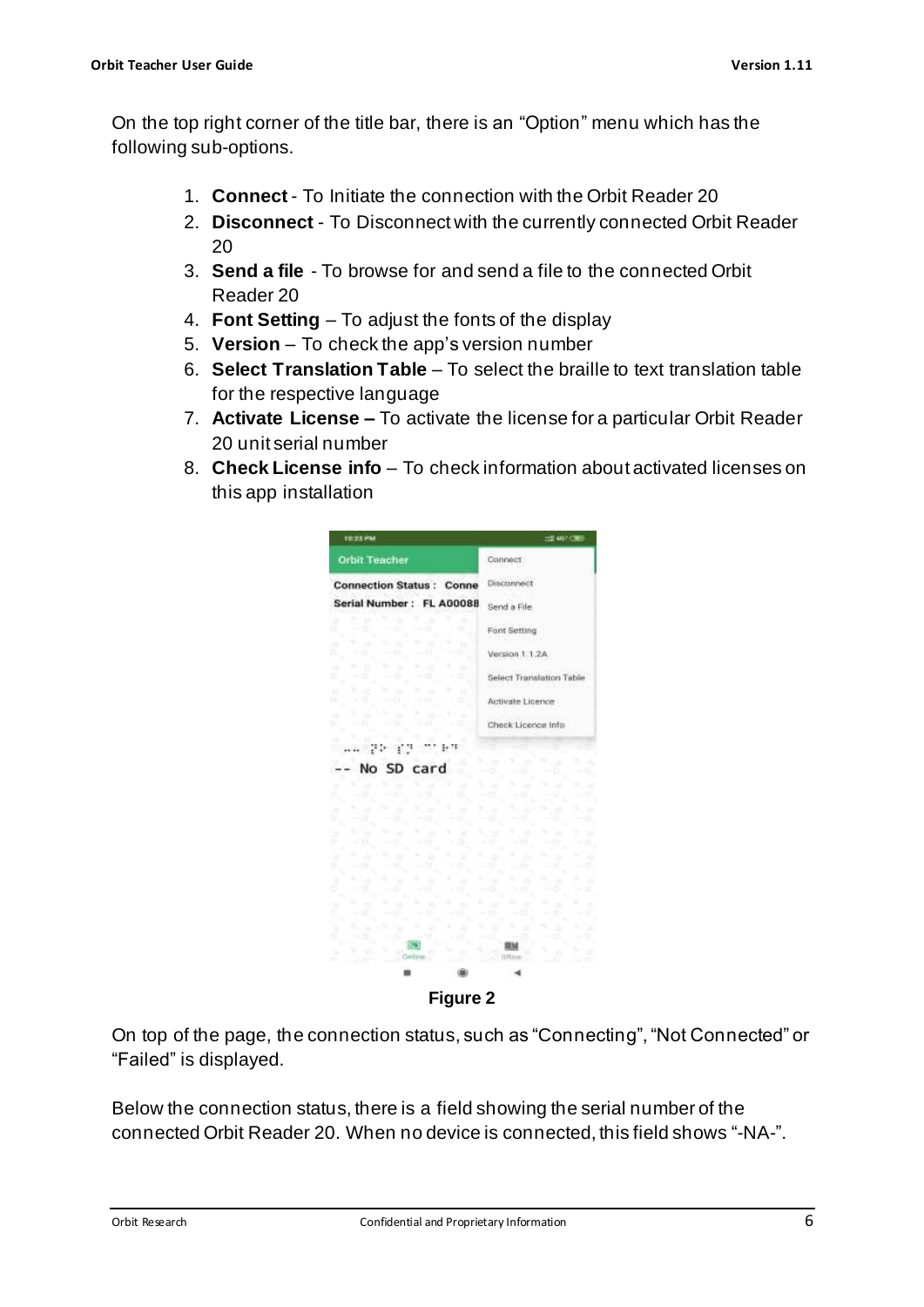In the center of the screen is a display window that shows the mirrored braille and normal text fonts. When no device is connected, it displays nothing.

#### <span id="page-6-0"></span>*4.1 The License*

The Orbit Teacher app will not connect to Orbit Reader 20 without a valid license. It will show a message, "The license is not activated".

The license activation process is divided into the following steps:

- 1. Obtain your license file
- 2. Activate the license from the menu

#### <span id="page-6-1"></span>**4.1.1 Obtaining the license file**

Please contact us with the serial number for the Orbit Reader unit(s) which you plan to use with Orbit Teacher at [techsupport@orbitresearch.com](mailto:techsupport@orbitresearch.com) along with following information:

- 1. Your Name
- 2. Address
- 3. Email Address
- 4. Phone number
- 5. Organization (If you represent an organization)

We will send you the license number over email within 3 business days.

#### <span id="page-6-2"></span>**4.1.2 Activate the license from the application's menu**

Open Options menu  $\rightarrow$  Activate License. It will open a field where you can enter the license key you have received. Please copy and paste the license key from your email and tap "Add LIC"

Upon successful activation, the app will show the message "License is valid from [start date] to [expiry date]. Otherwise it will show the message "License activation error".

#### <span id="page-6-3"></span>**4.1.3 Checking the license information**

Open Options menu  $\rightarrow$  Check License info. It will open a message box with list of the Orbit Reader 20 serial numbers for which licenses have been activated on the installed application.

## <span id="page-6-4"></span>*4.2 Connect with the Orbit Reader 20*

To connect to an Orbit Reader 20 for the first time, go to the Options menu  $\rightarrow$ Connect. The Orbit Teacher opens a new page showing a list of already paired devices available for connection as shown in the image that follows. If your Orbit Reader 20's serial number appears on the listed devices, tap on it to initiate the connection.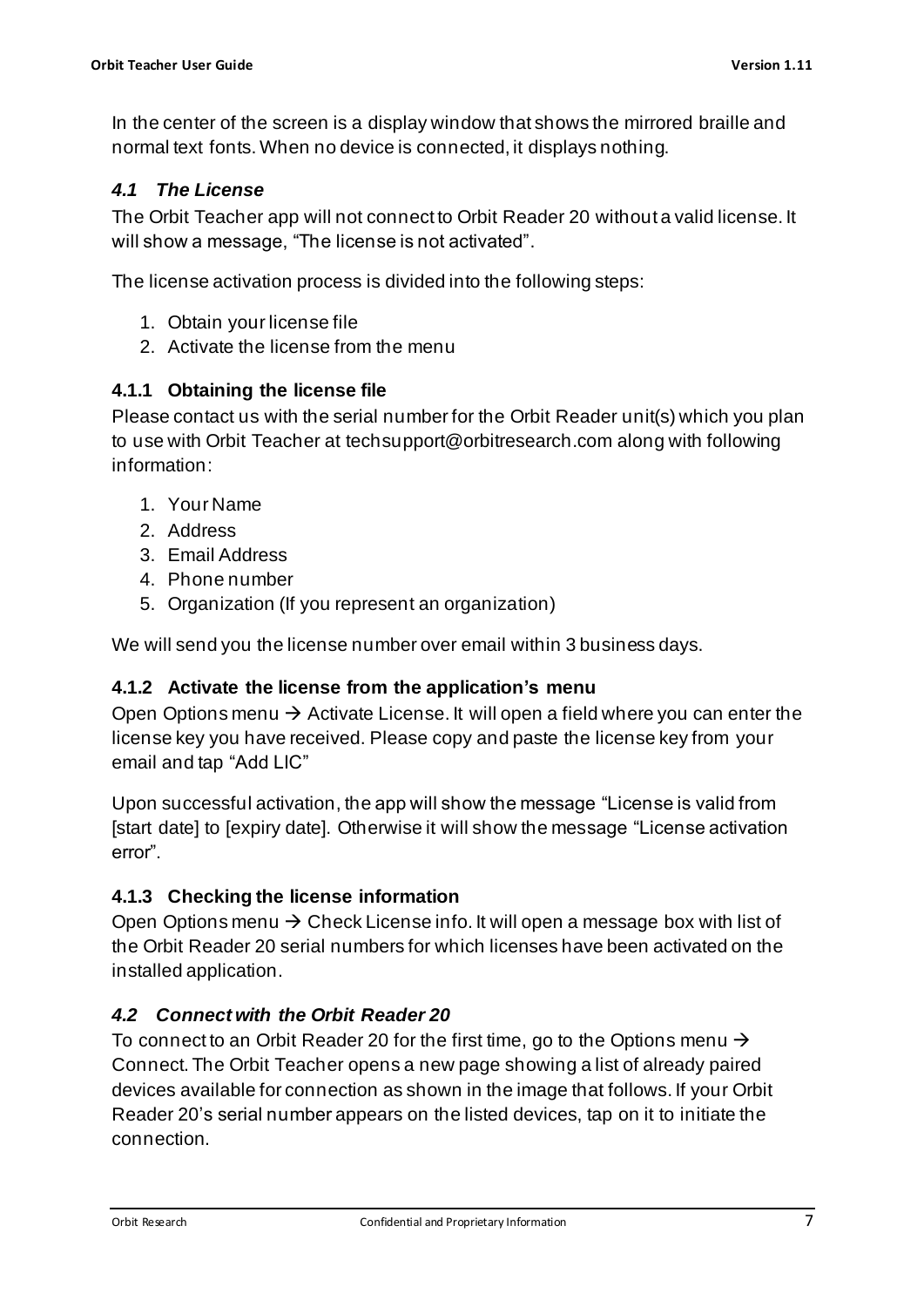

**Figure 3**

If your OR-20 unit is not already paired, it will not be shown on the list. You can tap on the "Scan for devices" button to initiate the first-time pairing. It will show all the unpaired OR-20 units in range.

| Serial Number - NA                            |  |
|-----------------------------------------------|--|
| <b>Scanning for devices</b><br>Paired Devices |  |
| Orbit Reader 20 4564<br>5C:B6:CC:04:BA:34     |  |
| Orbit Reader 20 0166<br>5C:B6:CC:04:9C:54     |  |
| Orbit Reader 20 0923<br>5C:B6:CC:04:95:EC     |  |
| Orbit Reader 20 2252<br>5C:B6:CC:83:F1:A6     |  |
| <b>Scan for devices</b>                       |  |
| Other Available Devices                       |  |
| Orbit Reader 20 0921<br>5C B6:CC:04:A3:A7     |  |
| Orbit Reader 20 0102<br>5C:B6:CC:D6:48:65     |  |

**Figure 4**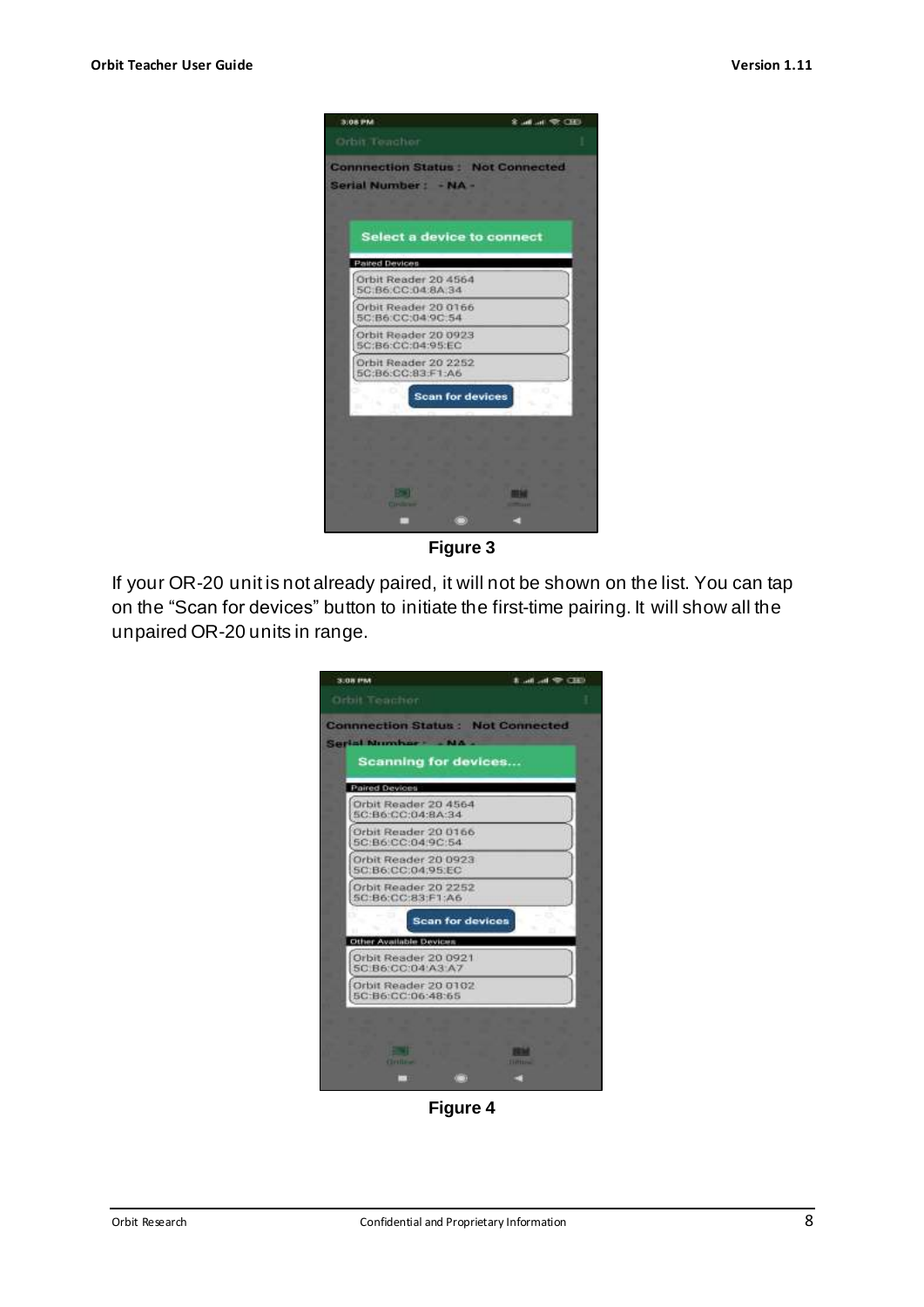tap on the serial number of the OR-20 unit you wish to connect to. If that unit is not paired already, the Orbit Teacher will generate a pop-up message asking to pair with the new Orbit Reader 20. tap on the "Pair" button on the pop-up message to establish the connection.

To disconnect the Orbit Reader 20, tap on the "Disconnect" button from the Options menu. This will disconnect the Orbit Reader 20 and set the connection status to "Not Connected".

| 3:09.9%                   |                 |                          |           | <b>Lating McClip</b> |   |        |   |  |
|---------------------------|-----------------|--------------------------|-----------|----------------------|---|--------|---|--|
| <b>Orbit Teacher</b>      |                 |                          | Connect   |                      |   |        |   |  |
| <b>Connnection Status</b> |                 |                          |           | <b>Disconnect</b>    |   |        |   |  |
| Serial Number: FL.        |                 |                          |           | Send a File          |   |        |   |  |
| n<br>٠<br>o               |                 | ١H<br>$\sim$             |           | Font Setting         |   |        |   |  |
| n<br>×                    | O<br>25         | s.<br>$\frac{1}{2}$<br>o |           | Version 1.1.0        |   |        |   |  |
| ٠<br>٠<br>ţ,              |                 | в<br>- 0                 |           |                      |   |        |   |  |
| o                         | o               | -13                      |           | ×<br>o               |   | ٠      |   |  |
| 1, 1, 1, 1                |                 | 5, 9, 9, 7, 7, 41, 9,    |           | ۰<br>D               | ٠ | ٠<br>ó |   |  |
| Orbit                     | connected       |                          |           | O<br>n.              |   | ٠<br>o | × |  |
| o                         |                 |                          | ×         | ٠<br>o               | ۰ | ×<br>٠ | ٠ |  |
| ×<br>x<br>o               | 19<br>n         | hti<br>t b               | и<br>r tr | ×<br>ä               | ۰ | ٠<br>¢ | w |  |
| ۷<br>w<br>s<br>ь          | ×<br>۵          | ٠<br>tш<br>m             | 1.<br>r.  | 113<br>a             | ٠ | ×<br>a | ٠ |  |
| v<br>o                    | <b>COL</b><br>۰ | 16<br>- 0                | ٠<br>o    | ۰<br>٠<br>o          | w | ٠<br>a | × |  |
| 14<br>u<br>٠              | ×<br>5          | и<br>×                   | 71        | ÷<br>e               |   | ×      | ٠ |  |
| ۰<br>o                    | ٠<br>$\circ$    | n<br>- 0                 | н         | ×<br>o               |   | ٦      |   |  |
|                           | Circlinie       | a                        | a.<br>ь   | ы<br>Etfline         |   | ۵      |   |  |
|                           |                 | 1,800                    |           |                      |   |        |   |  |

**Figure 5**

## <span id="page-8-0"></span>*4.3 Closing the connection*

The connection to the Orbit Reader 20 is closed automatically when you put the Orbit Reader 20 to sleep, or Turn it off.

The connection is also closed automatically when you close the app.

Note that the app and Orbit Reader 20 remains connected when you put the phone/tablet on standby (screen lock).

To manually disconnect app with Orbit Reader 20 using Orbit Reader 20 keypad, press  $SPACE + D$  (Dots 1 4 5 7). To manually disconnect from app, Go to the menu and click on "Disconnect".

#### <span id="page-8-1"></span>*4.4 Resuming the connection automatically*

Orbit Reader 20 reconnects to the last connected host when you wake up Orbit Reader 20 from sleep state or turn it on provided, the Phone/Tablet's Bluetooth is ON and the Orbit Teacher app is running.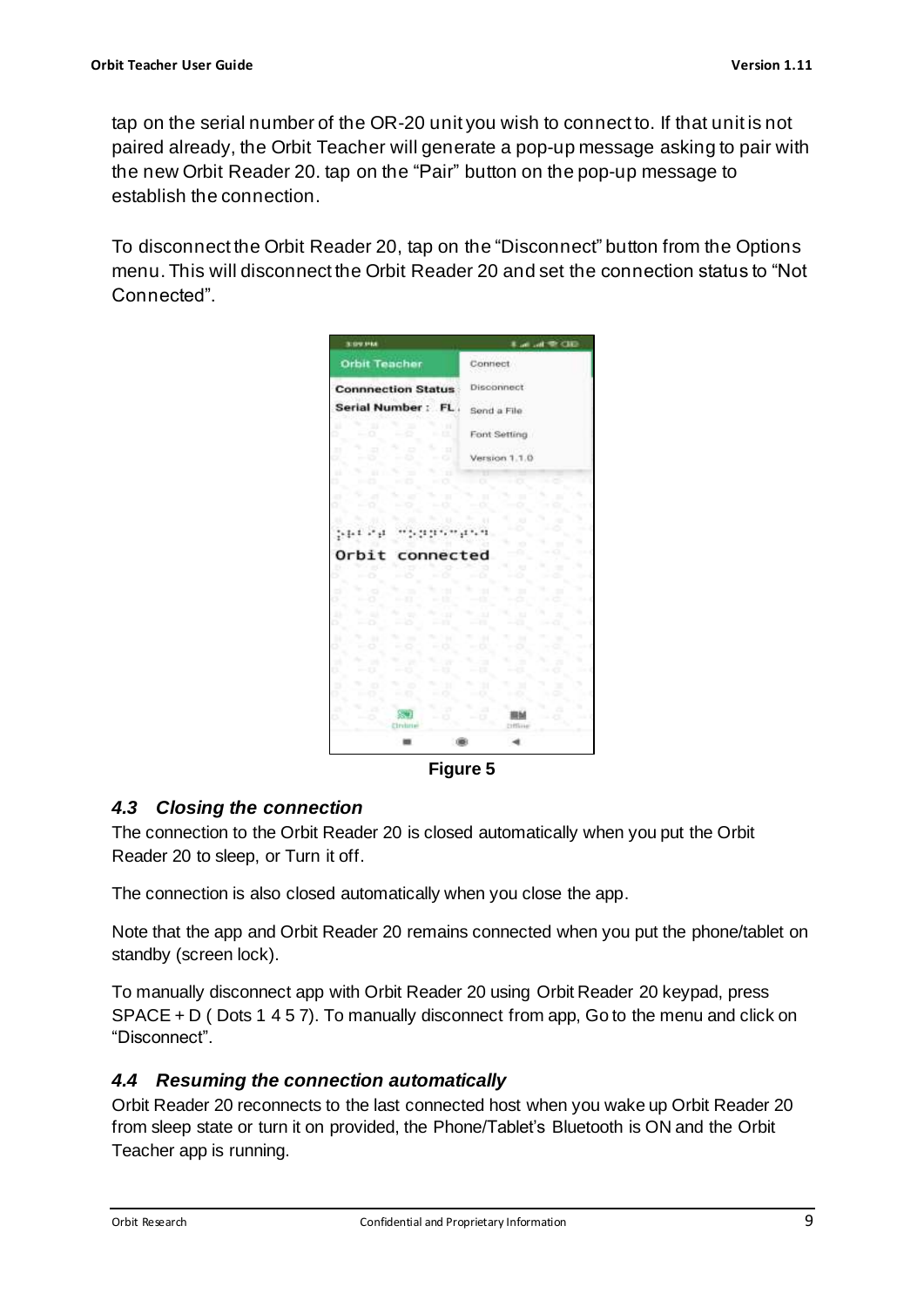If you have locked the phone screen, while app was running, any activity on Orbit Reader 20 wakes the Phone/Tablet and re-connects.

To connect manually, follow the same process as you followed for the first time connection except that you don't have to pair again.

#### <span id="page-9-0"></span>*4.5 Reading Files in Online Mode*

The 'Online Mode' in the Orbit Teacher Application enables the user to read the braille displayed on the Orbit Reader 20 by translating it into plain text.

| 3:09 PM                              |               |        |        |             | <b>Business Research</b> |   |
|--------------------------------------|---------------|--------|--------|-------------|--------------------------|---|
| <b>Orbit Teacher</b>                 |               |        |        |             |                          | I |
| <b>Connnection Status: Connected</b> |               |        |        |             |                          |   |
| Serial Number: FL A34564             |               |        |        |             |                          |   |
|                                      |               | n      | n      |             | ٠<br>m                   |   |
|                                      |               |        |        |             |                          |   |
|                                      |               | Ħ      | п      | Y.          | o<br>c                   |   |
| н                                    | ю             | u      | ٧<br>u |             | ш                        | v |
| ۰                                    |               |        | x      |             |                          |   |
| ×<br>n                               | o             | w      | u      | m<br>r      | b<br>a                   |   |
|                                      |               |        |        | ×           | ٠<br>ь                   | ٠ |
| ŗŦ,<br>Ŧ                             |               |        |        |             | œ                        |   |
| Orbit                                | connected     |        |        | ш<br>٦      | и<br>œ                   |   |
|                                      |               |        |        | ٠<br>×<br>۰ | и<br>c.                  |   |
|                                      |               |        |        | m           | и                        |   |
|                                      |               |        |        |             |                          |   |
|                                      |               |        | ٠<br>٠ | ۸           | ь                        |   |
|                                      |               |        | ٠<br>× | ٠<br>٠      | н                        |   |
|                                      |               |        |        |             |                          |   |
|                                      |               | ۸      |        | ۰           | ٠<br>n                   | ٠ |
|                                      | m             | ٠<br>× | Ħ      | ٠<br>m      | v<br>m                   | ٠ |
| ٦                                    |               |        |        |             | ٠                        |   |
|                                      |               |        | o      | ю           | o                        |   |
|                                      | <b>Deline</b> |        |        | Children    |                          |   |
|                                      |               |        |        |             |                          |   |

#### **Figure 6**

The Orbit Teacher app duplicates the braille display of the connected Orbit Reader 20 in the braille font display window and shows its corresponding plain text. This enables the user to inspect the braille dot pattern as well as its translated text. A teacher who is familiar with braille can help the student correct any mistakes in entering the braille

The app will update the braille dot pattern and plain text whenever changes are made in the connected Orbit Reader 20 display, e.g. while typing, reading, navigating though preference menus, etc. in the connected Orbit Reader 20.

#### <span id="page-9-1"></span>*4.6 Adjusting font size*

The application will set the font size of the braille fonts and actual text based on the selected font size from the font setting options.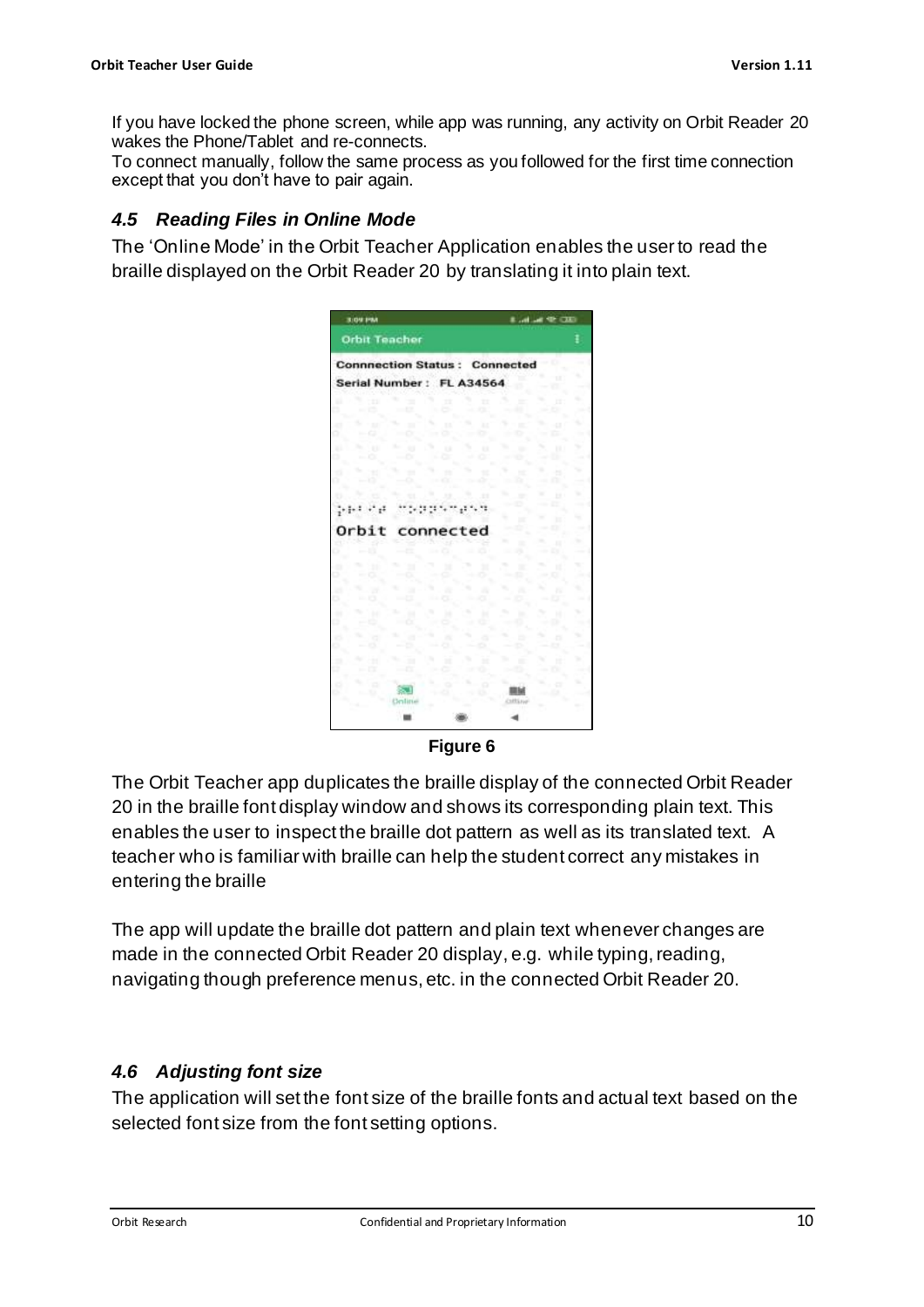There are 3 different font size options available in the application such as, small (recommended for screen size smaller than 4.5 inches), normal (recommended for a screen size larger than 4.5 inches) and, Huge (recommended for a tablet).



**Figure 7**

<span id="page-10-2"></span>To change the font size, tap on "Font setting" in the options menu. This will open a dialog box as shown i[n Figure 7.](#page-10-2) By default, the Normal font size is selected.

#### <span id="page-10-0"></span>*4.7 Using the File Transfer Feature*

You can also send or receive a file from the Android device to a connected Orbit Reader 20 using the Orbit Teacher. It supports the transfer of TXT, BRF, BRA and BRL file types.

#### <span id="page-10-1"></span>**4.7.1 Transfer a file from the Orbit Teacherto the Orbit Reader 20**

To send a file from Orbit Teacher to the connected Orbit Reader 20, go to the Options menu  $\rightarrow$  Send a file.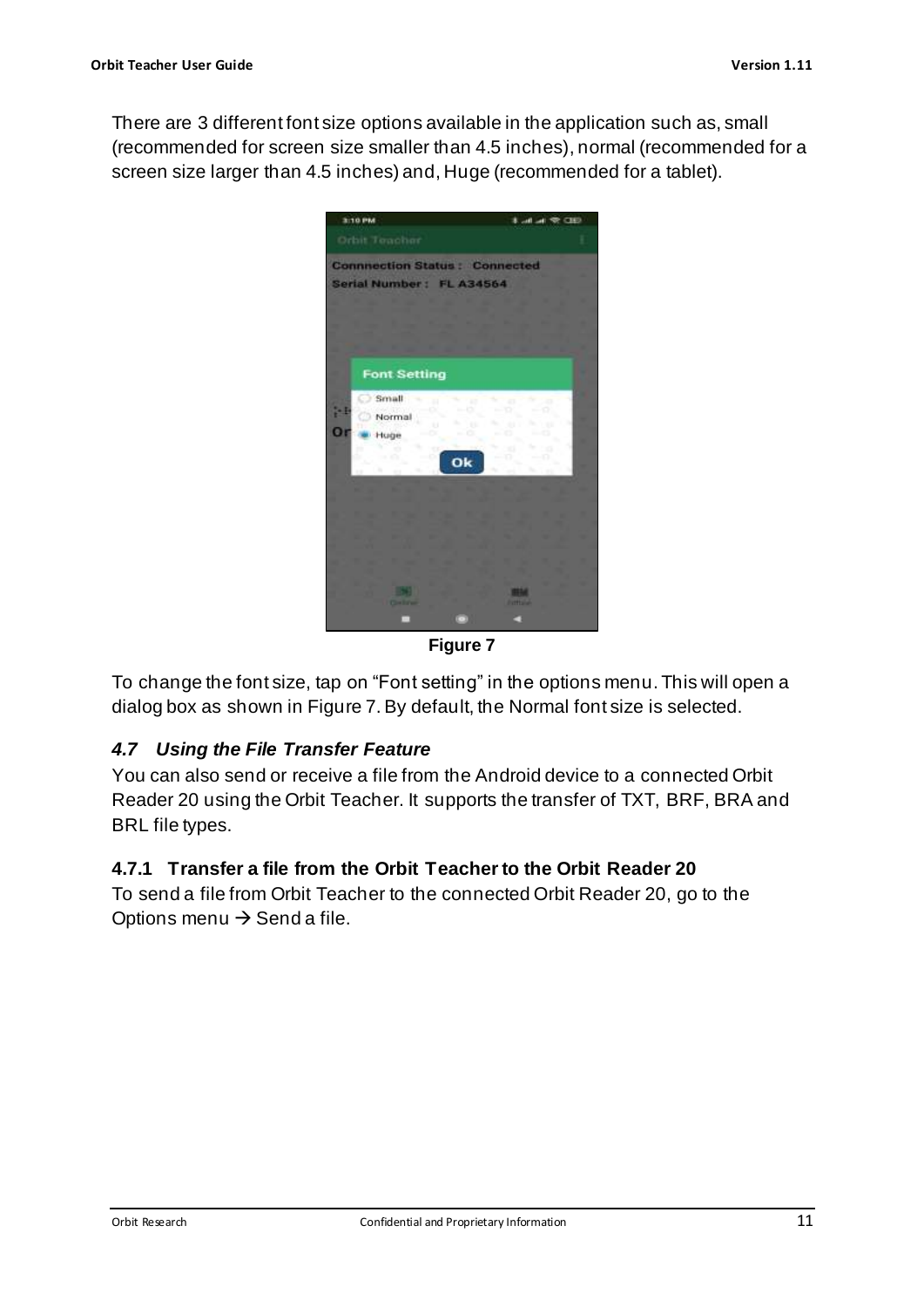

The Orbit Teacher opens the system's default file browser as shown in the picture below.





The file browser may not show internal storage when used for the first time. To view internal storage in the file browser, go to the options menu (top right of file browser)  $\rightarrow$  "Show internal storage".

After selecting a file, the Orbit Teacher opens a dialog box for the confirmation. Tap on "Yes" to send a file to the connected Orbit Reader 20 unit. The Orbit Reader 20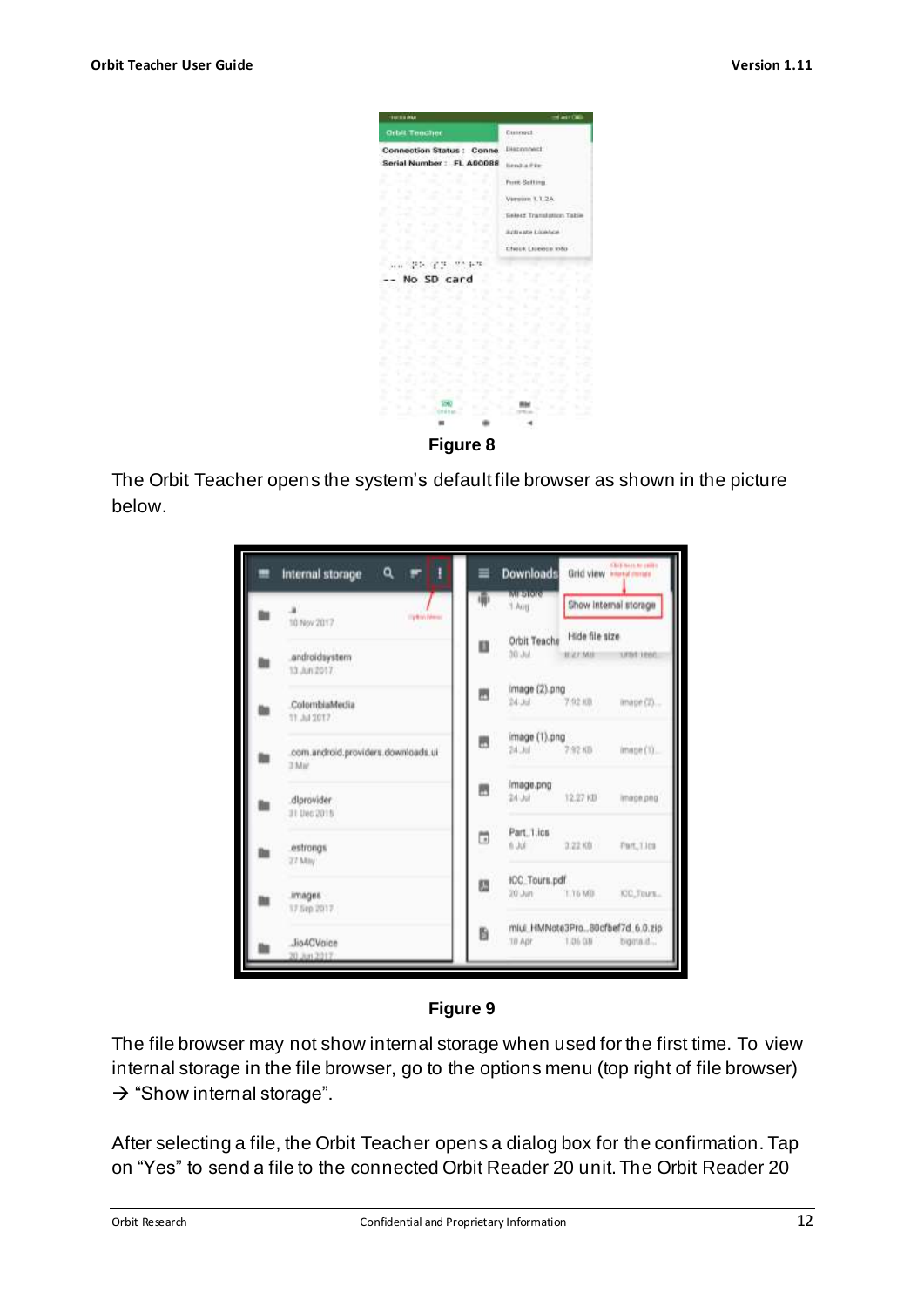unit should display a confirmation message. Press dot 8 on Orbit Reader 20 for receiving the file from the Orbit Teacher Application or press dot 7 on Orbit Reader 20 unit to reject the request.

The progress of the file transfer is shown through a progress bar and completion is indicated by a message saying "File transfer complete".

## <span id="page-12-0"></span>**4.7.2 Transfer a file from the Orbit Reader 20 to the Orbit Teacher**

On the Orbit Reader 20 browse to a file in the file manager and press the "Space + Dots 1-3-6-7" key combination to send a file from Orbit Reader 20 to the connected Android device. The Orbit Teacher app will open a dialog box for confirmation. tap the "Yes" button for receiving the file from the OR-20 unit or tap the "No" button to reject the request.

The completion of the file transfer is indicated by a message saying "Complete".

#### <span id="page-12-1"></span>*4.8 Broadcasting Orbit Reader 20 screen*

Broadcast mode allows Orbit Reader 20 to be connected with up to 7 Orbit Teacher application running on different android devices over Bluetooth. It can send message to all the connected Orbit Teacher applications. This feature can be enabled from OR-20.

#### <span id="page-12-2"></span>**4.8.1 Turning on/off Broadcast mode on OR-20**

Broadcast feature of Orbit Reader 20 can be turned on/off by hot keys Space + b ( Dots 1 2). It shows the message "Broadcast On" or "Broadcast Off". By default, Broadcast is off.

#### <span id="page-12-3"></span>**4.8.2 Limitations of using Broadcast mode**

Following are limitations of using Broadcast mode of OR-20.

- 1. All active Bluetooth connections are disconnected automatically when you switch between "Broadcast on" and "Broadcast off". You will have to initiate connection again from the application.
- 2. File transfer is not allowed in Broadcast mode
- 3. Messages can be sent only from OR-20 to connected applications and not the vice-versa

## <span id="page-12-4"></span>**5 Offline Mode**

If you tap on "Offline Mode" at the bottom or swipe left, the application takes you to the offline mode page.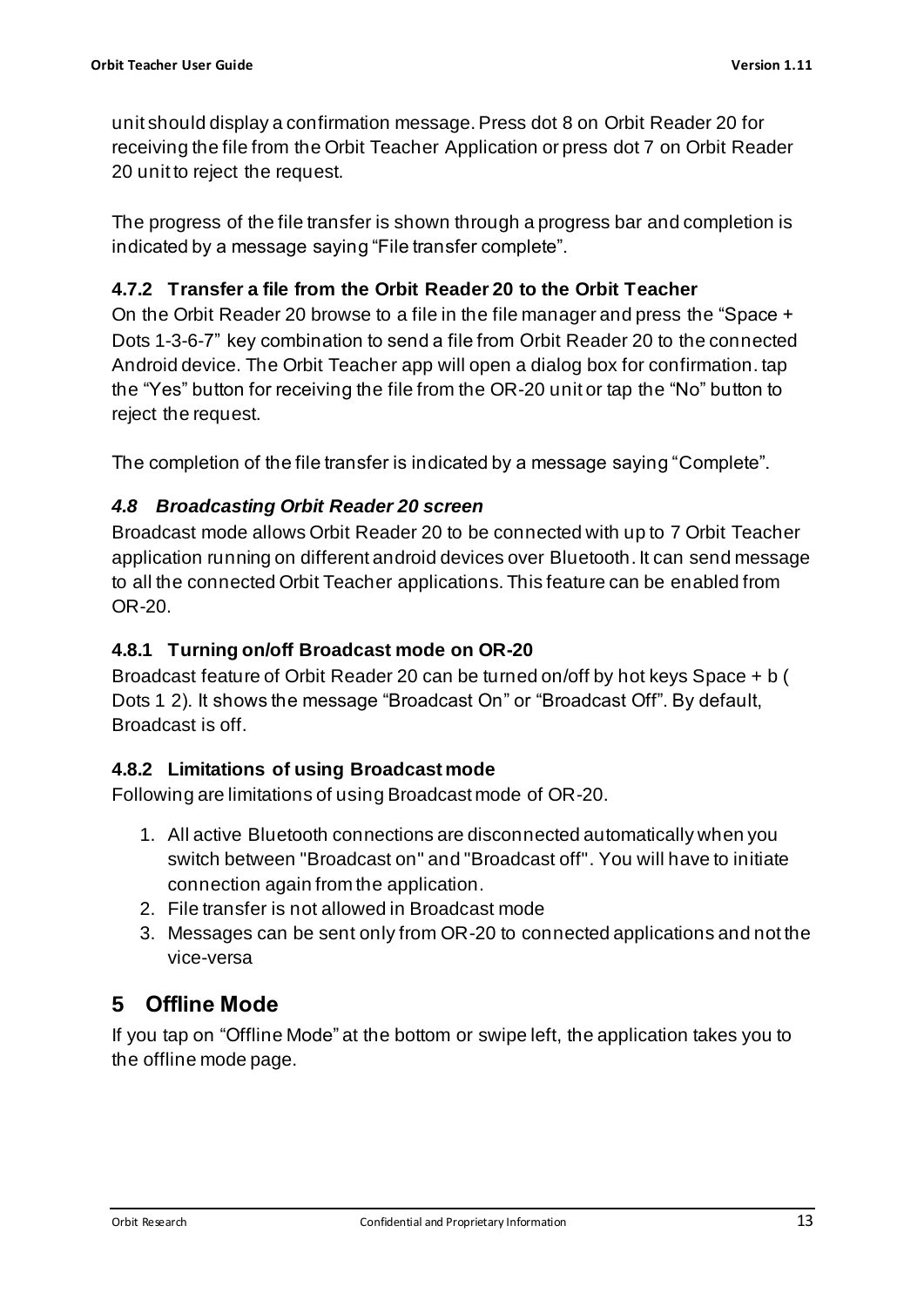

**Figure 10**

On the top right corner of the title bar, there is an "Option" menu which has the following sub-options.

- 1. **Browse File**  To browse a file from the storage for reading
- 2. **Font Setting** To adjust the fonts of the display
- 3. **Text Formatting** To adjust the text formatting settings
- 4. **Version** To check the app's version number
- 5. **Select Translation Table** To select the braille to text translation table for the respective language
- 6. **Activate License –** To activate the license for a particular Orbit Reader 20 unit serial number
- 7. **Check License info** To check information about activated licenses on this app installation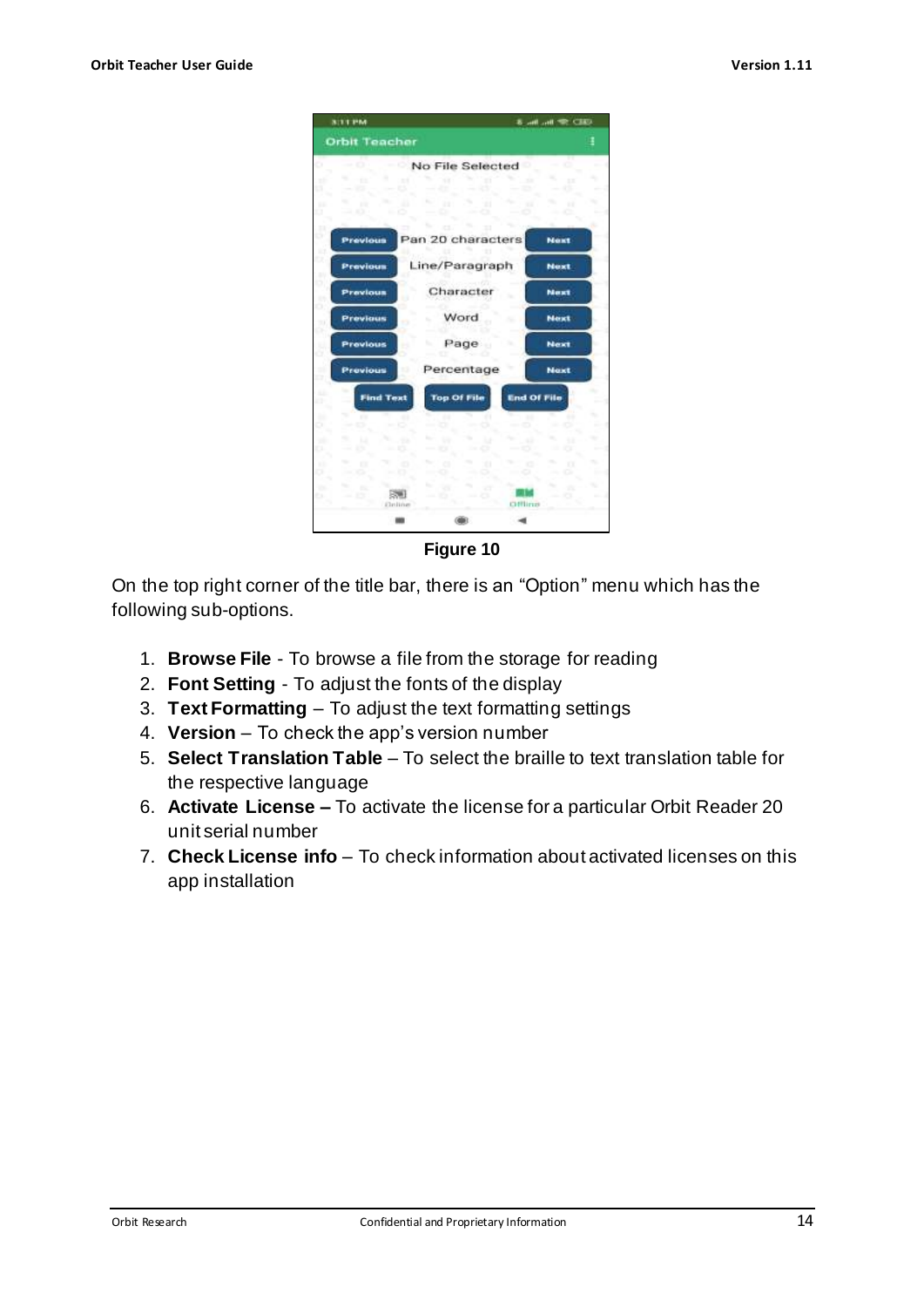

Tap on "Browse File" from the "Option" menu to browse a file. The application supports text and BRF files.

On top of the screen is a field that shows the name of the browsed file. If no file is selected/browsed, it shows "No File Selected".

Below the file name is a display window that shows the braille and plain text fonts. If there is no file open, it displays nothing.

Below the display window are shown different navigation options such as:

- Pan 20 characters
- Character
- Word
- Line/paragraph
- Percentage
- Page
- Top of file
- End of file

These navigation options work exactly as they do in the reader mode of the Orbit Reader 20. Refer to [Navigation Options](#page-16-0) to learn about the functions of these navigation options.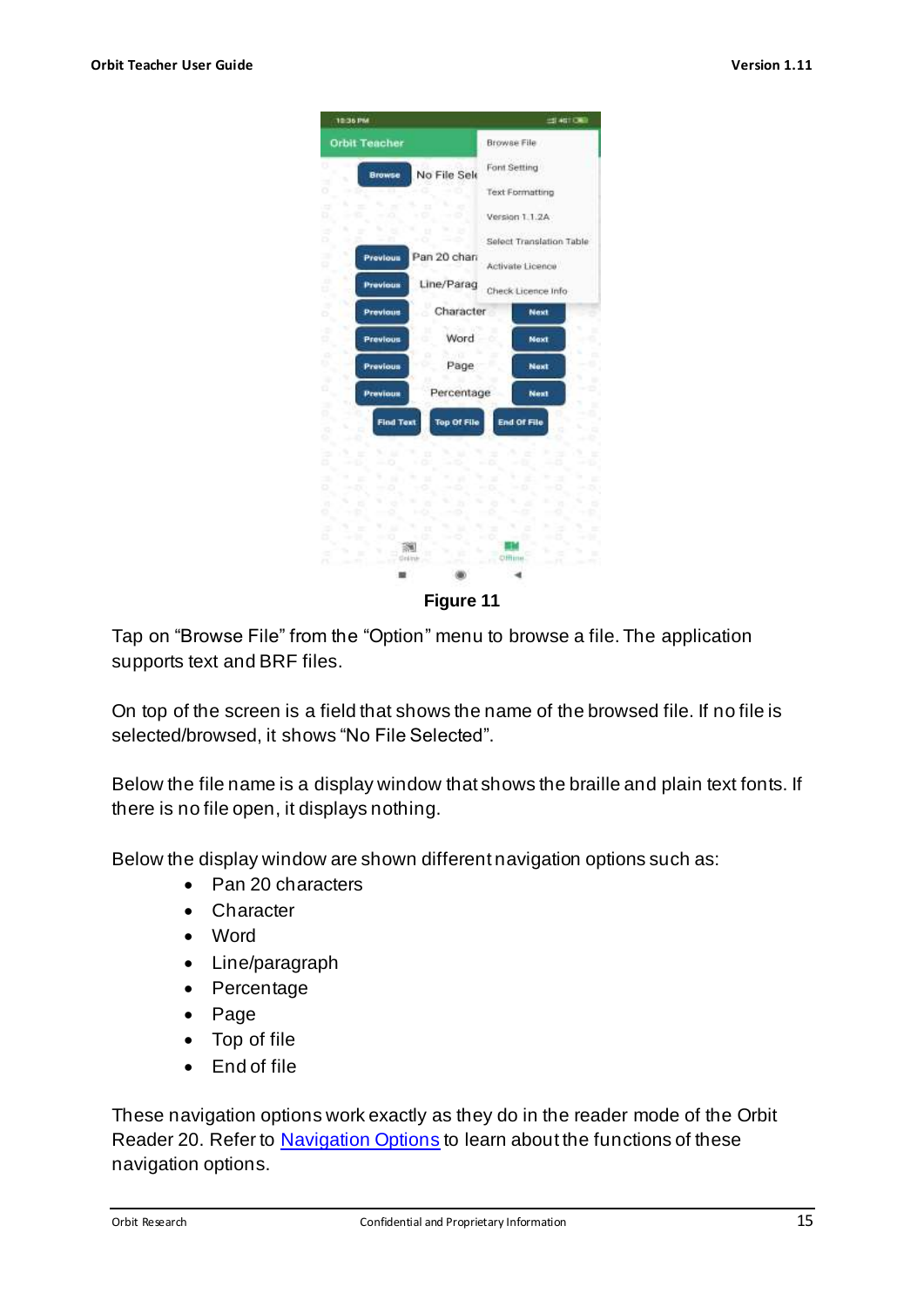#### <span id="page-15-0"></span>*5.1 Browse a file*

To browse for a text or BRF file, tap on the "Browse" button. The application will open the system's default file browser as shown in [Figure 12.](#page-15-2)





<span id="page-15-2"></span>The file browser may not show the internal storage when used for the first time. To view internal storage in the file browser, go to the options menu (Top right of file browser)  $\rightarrow$  "Show internal storage".

## <span id="page-15-1"></span>*5.2 Adjust Text Formatting Settings*

The application will show the braille fonts and actual text based on the selected text formatting options such as Filter Dot 7, Wrapping, Split Word and Compress Space.

| <b>Option</b> | <b>Choices</b> | <b>Default</b><br><b>Value</b> | <b>Description</b>                                                      |
|---------------|----------------|--------------------------------|-------------------------------------------------------------------------|
|               | On             | Off                            | Shows 20 characters while panning                                       |
| Split words   | Off            |                                | Breaks the display on the word<br>boundary                              |
| Filter Dot 7  | On             | On                             | Removes the capitalization from BRF<br>files that are saved in all caps |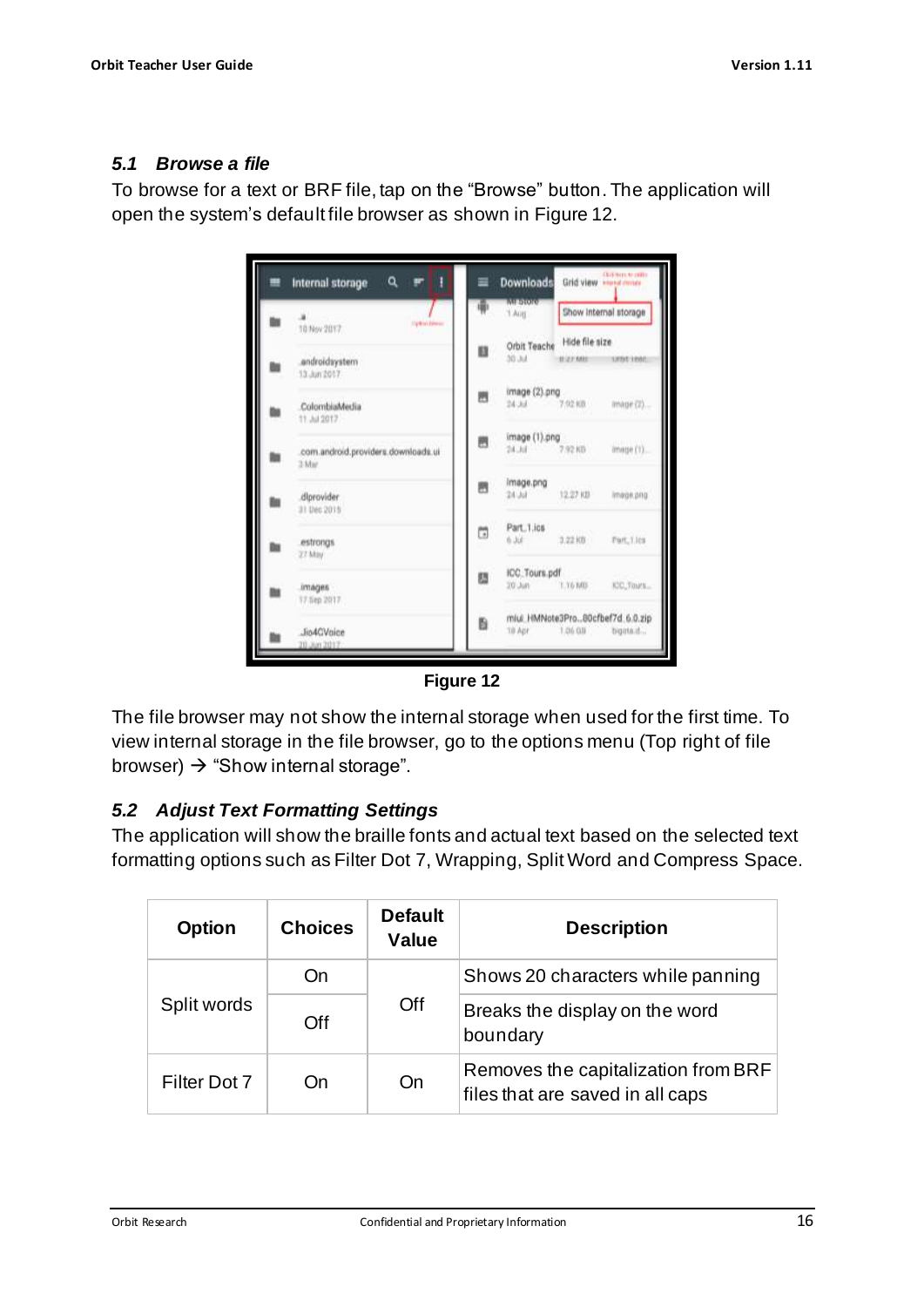|               | Off |    | Does not remove the capitalization<br>from BRF files that are saved in all<br>caps              |
|---------------|-----|----|-------------------------------------------------------------------------------------------------|
|               | On  | On | Removes CR/LF from file except for<br>those lines that begin with one or<br>more spaces         |
| Wrapping      | Off |    | Does not remove CR/LF from file<br>except for those lines that begin with<br>one or more spaces |
| Compress      | On  | On | Compresses two or more space<br>characters to one                                               |
| <b>Spaces</b> | 7ff |    | Does not compress two or more<br>space characters to one                                        |

To change the text formatting settings, tap on "Text Formatting" from the options menu. This will open a new page as shown in [Figure 13.](#page-16-1)

| 3/12 PM                         | <b>ELO SO No. Inc.</b> |
|---------------------------------|------------------------|
| bit Togcher                     |                        |
| <b>No File Selected</b>         |                        |
|                                 |                        |
|                                 |                        |
| Pan 20 characters<br>Principius | Péaret                 |
| <b>Text Formatting</b>          |                        |
| Filter Dot 7                    | ON                     |
| Wrapping                        | ON                     |
| Compress Space<br>Ď             | Ħ<br>ON                |
| Split Word<br><b>CS</b>         | <b>THEFT</b><br>ά      |
| <b>Apply</b>                    | ы                      |
| Find Taxi<br>Top Of File        | tinit-Of-File          |
|                                 |                        |
|                                 |                        |
|                                 |                        |
|                                 |                        |
| <b>Designation</b>              |                        |
| <b>COMMA</b>                    | <b>CONTINUE</b>        |
|                                 |                        |

**Figure 13**

#### <span id="page-16-1"></span><span id="page-16-0"></span>*5.3 Navigation Options*

The following navigation options are available:

- 1. **Pan 20 Characters:** To pan 20 characters forward or backward
- 2. **Line/paragraph:** To go to the previous or next line/paragraph.
- 3. **Character:** To go to the previous or next character.
- 4. **Word:** To go to the previous or next word.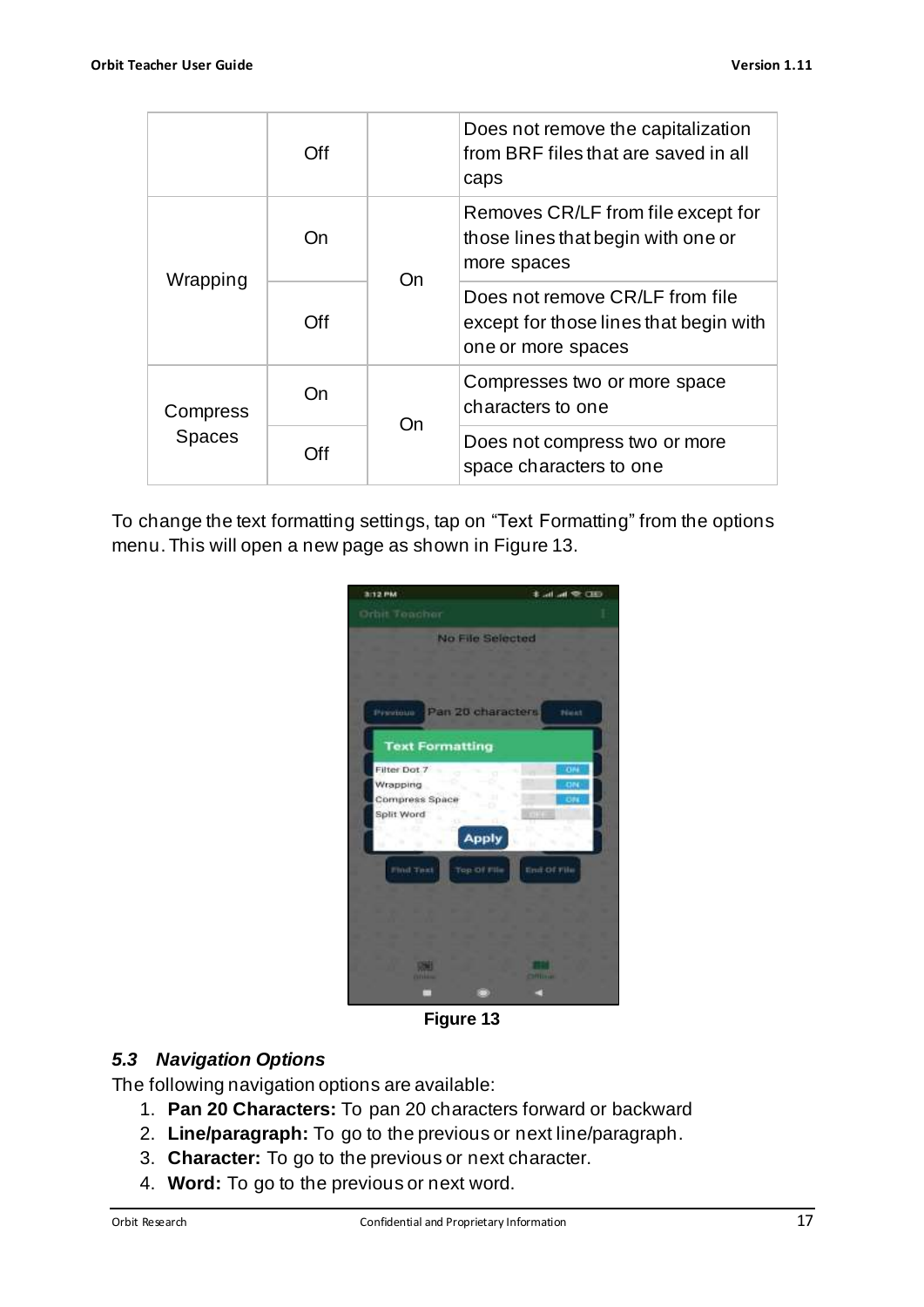- 5. **Page:** To go to the previous or next page.
- 6. **Top of File:** To go to the top of the file (where text starts).
- 7. **End of File:** To go to the end of the file (where the text ends).
- 8. **Percentage:** To jump to the previous or next percentage location in the file

The user can use these options with the help of 'Previous' and 'Next' buttons located to the left and right of each option.

#### <span id="page-17-0"></span>*5.4 Find Text*



**Figure 14**

To search for a text string or phrase, tap on the "Find Text" button. This will open a dialog box as shown in [Figure 15.](#page-18-2)

Enter the text you want to search for in the "Find Text" box and tap on the next or previous button.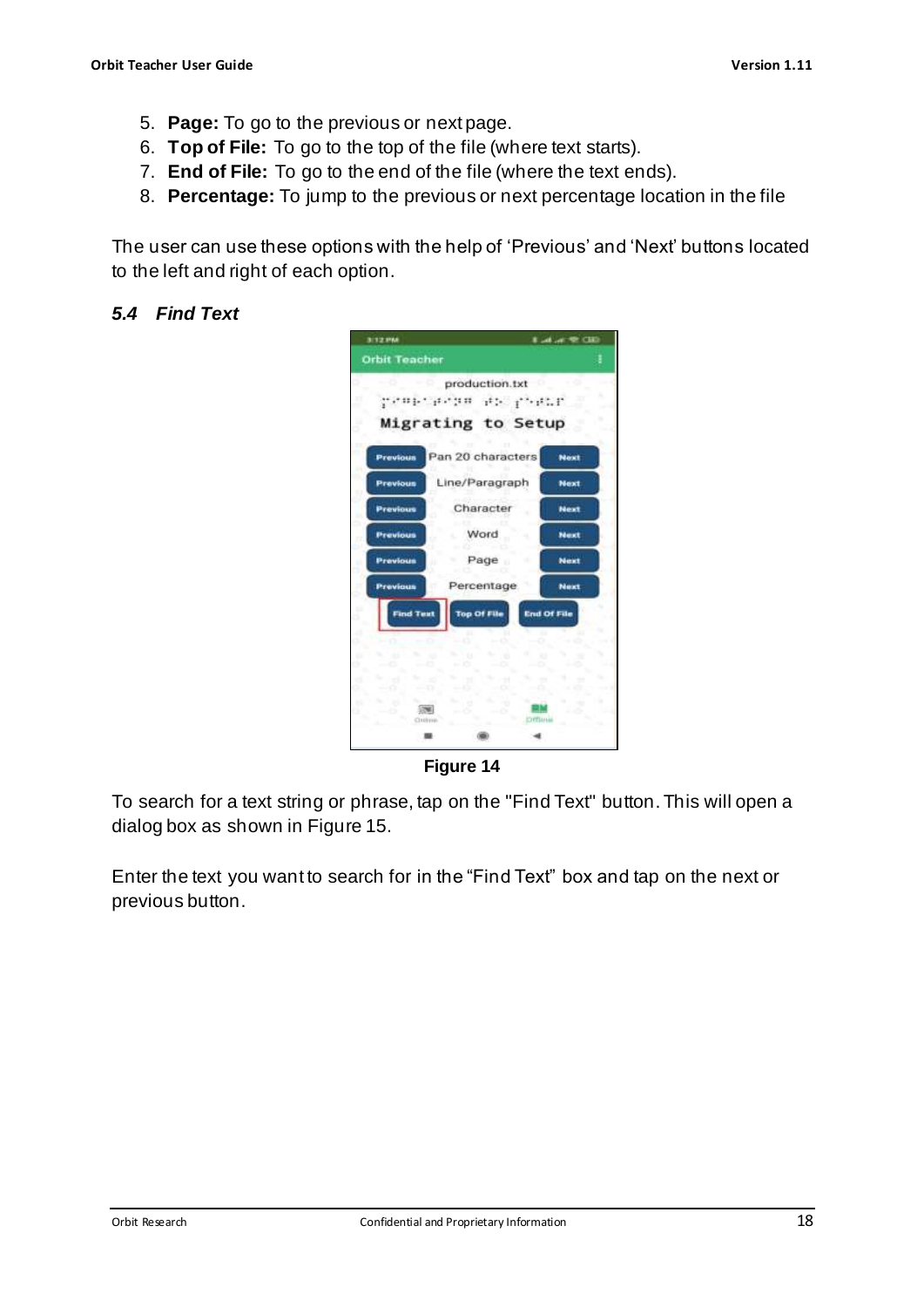

**Figure 15**

## <span id="page-18-2"></span><span id="page-18-0"></span>**6 Languages and Translations**

If you are reading a txt file on Orbit Reader 20 or in offline mode, the language settings of the app are bypassed and the app shows the original content of the text file being read on Orbit Reader 20.

If you are reading a BRF file in online or offline mode, for accurate translation of braille to text, you need to select appropriate language from the settings. The visual text may appear as garbage otherwise.

Go to the menu  $\rightarrow$  Select translation table. A message box opens up with list of the languages supported by the current version of the application. Find the language you wish to use from the list and tap to select.

## <span id="page-18-1"></span>**7 Limitations**

- 1. The connection to the Orbit Reader 20 will not resume automatically if the device was reset or turned off during active communication.
- 2. If the connected Orbit Reader 20 is turned off, the Orbit Teacher will disconnect the device only after a few seconds.
- 3. After power cycling the OR-20 unit, sometimes the Orbit Teacher might require multiple attempts to connect to it again.
- 4. The file browser in the Orbit Teacher does not support browsing directly from Google drive.